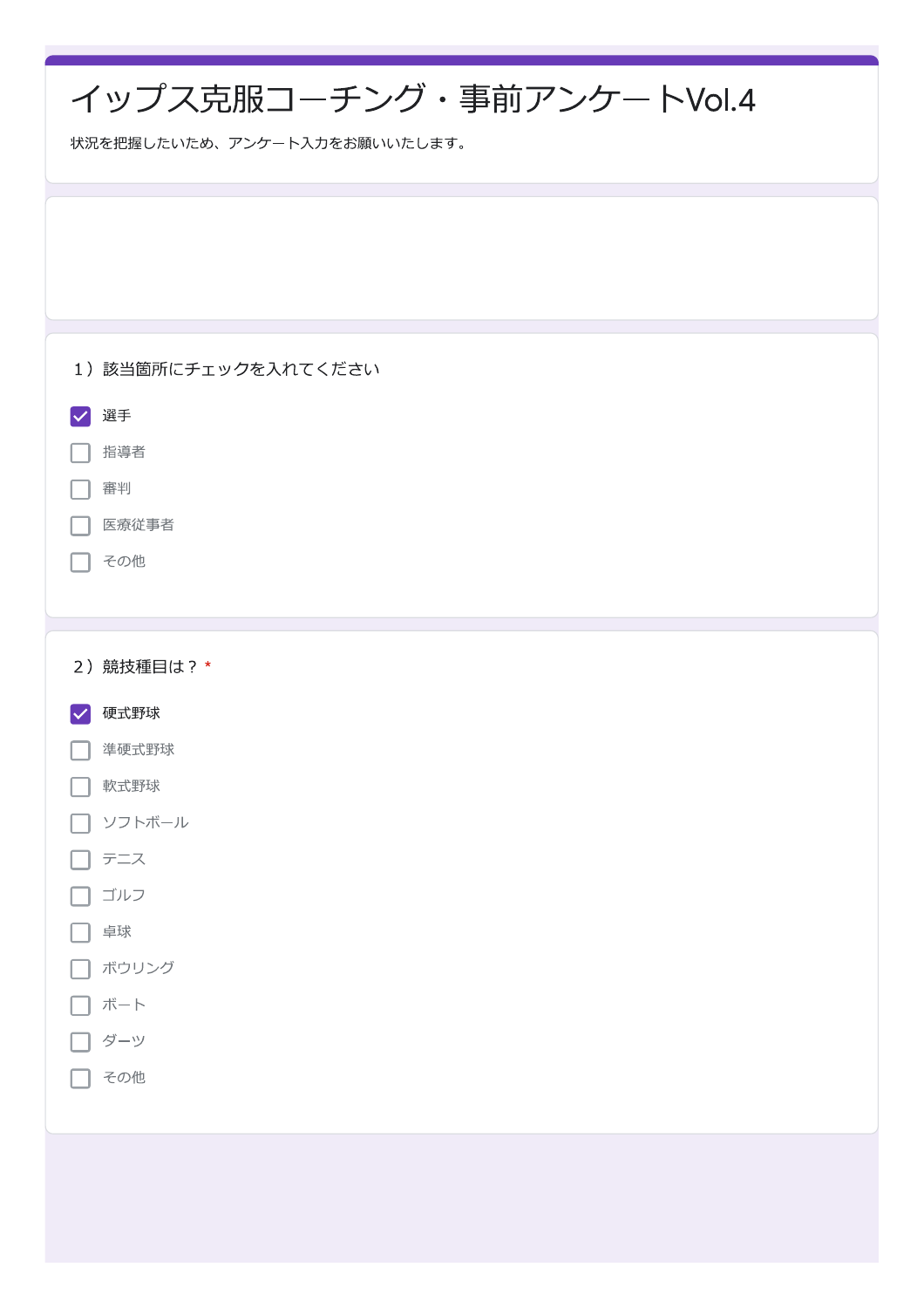| 3) 該当箇所にチェックを入れてください* |
|-----------------------|
| 野球 (NPB)              |
| 野球 (独立リーグ)            |
| 野球 (社会人実業団・クラブチーム)    |
| 野球(社会人·一般)            |
| 野球 (小学生)              |
| 野球 (中学生)              |
| 野球(高校生·高専)            |
| 野球(大学生・専門学校生)<br>V    |
| テニス(プロ)               |
| テニス (アマチュア)           |
| ゴルフ(プロ)               |
| ゴルフ (アマチュア)           |
| その他                   |
|                       |
|                       |

4) ポジションは? (複数ある方は、主となるポジションを選択してください)。野球・ソフトボール以 外の方は「その他」を選択ください。\*

| 投手                          |  |  |
|-----------------------------|--|--|
| 捕手                          |  |  |
| 内野手<br>$\blacktriangledown$ |  |  |
| 外野手                         |  |  |
| その他                         |  |  |
|                             |  |  |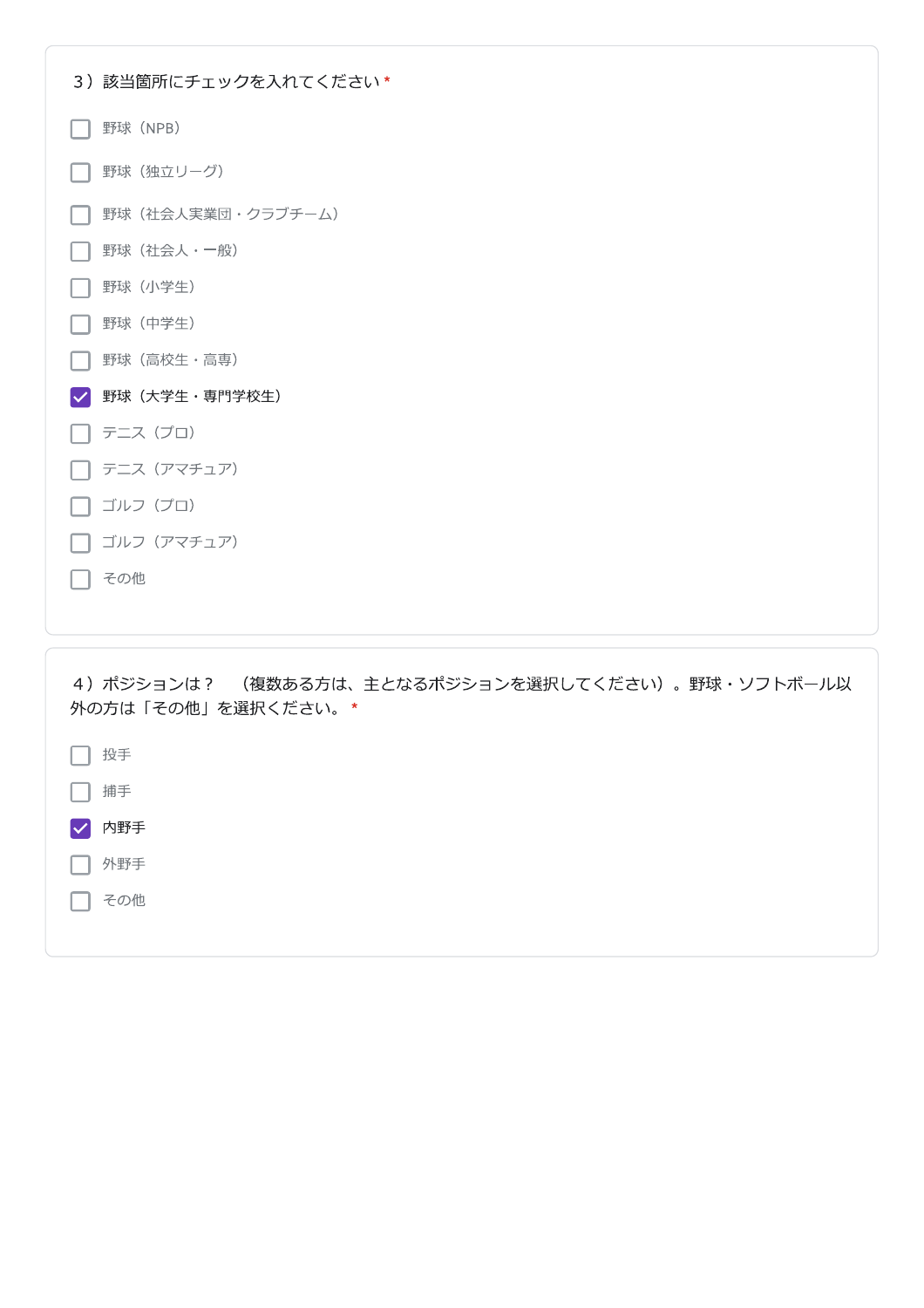| 5)投送球について、最初に悩み始めた"きっかけ"は何ですか?※「チョーキング」とは"あがり"のことで<br>す。プレッシャーを受け、あれこれ動作を考えすぎてかえって上手く動かない状態を指します |  |  |  |  |
|--------------------------------------------------------------------------------------------------|--|--|--|--|
| フォームの変更                                                                                          |  |  |  |  |
| 肩肘の故障                                                                                            |  |  |  |  |
| 肩肘以外の故障                                                                                          |  |  |  |  |
| チョーキング (あがり)                                                                                     |  |  |  |  |
| 予期せぬ暴投                                                                                           |  |  |  |  |
| わからない                                                                                            |  |  |  |  |
| その他                                                                                              |  |  |  |  |
|                                                                                                  |  |  |  |  |

6) 上記5) で「その他」を選んだ方のみ回答してください。きっかけは何ですか?

7) 上記5) のきっかけ後に、本来の動作に戻るよう、過度な反復練習行いましたか? 例:テイクバッ ク、リリースポイント(インパクト)、手首、股関節、体重移動といった局所意識を伴った反復練習等

 $\sqrt{\frac{1}{10}}$ 

□ いいえ

□ わからない

8) 上記7) で「はい」にチェックを入れた方のみ回答ください。それはどのような動作ですか?

テイクバックの確認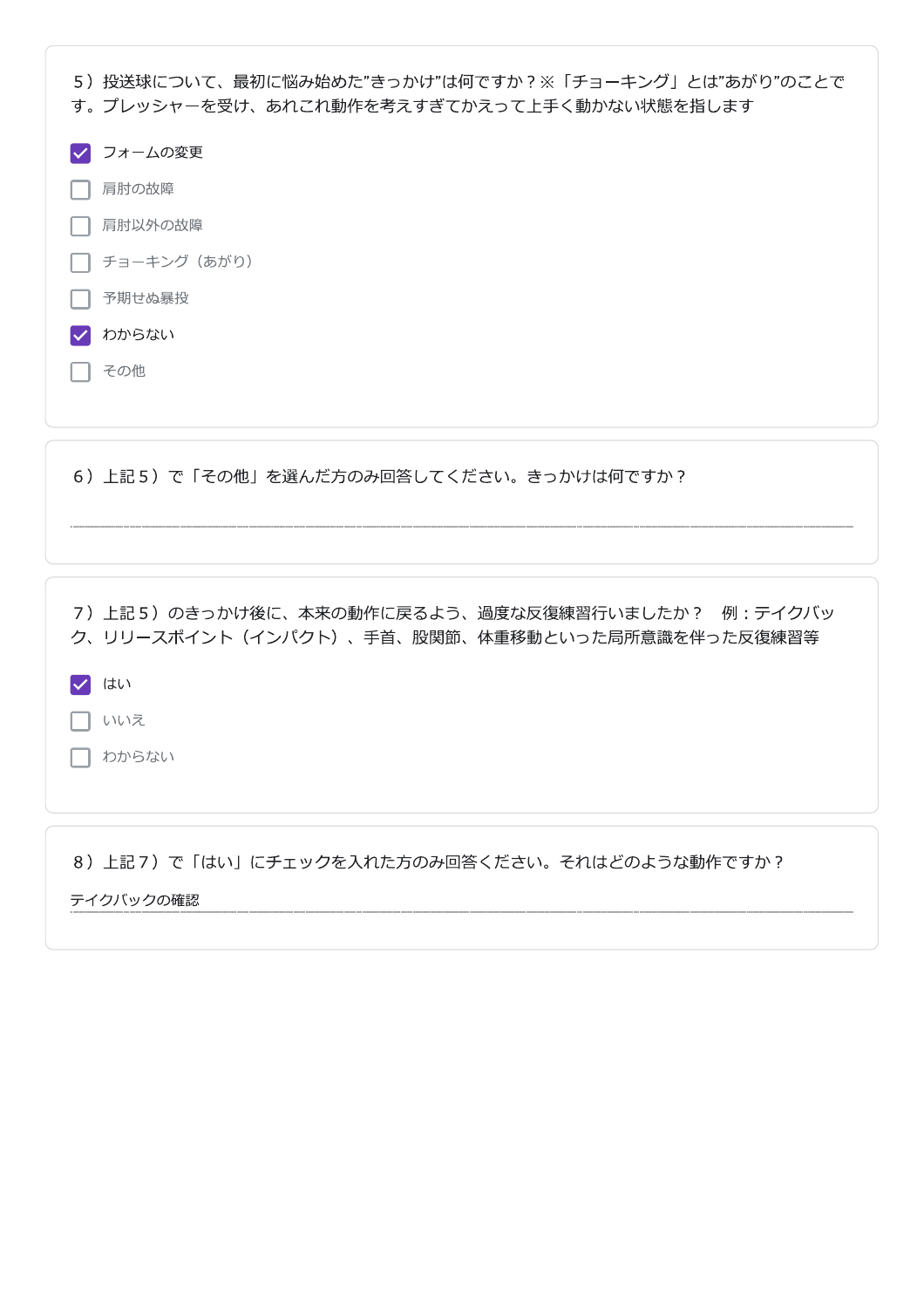- 9) 現在は、どのような状況でしょうか?※複数回答可。\*
- □ ①リリース (インパクト) で、よくひっかかる
- 2リリース (インパクト)で、よくすっぽ抜ける
- 3リリース (インパクト) で、指先の感覚が乏しい感じがする
- 4)リリース (インパクト) 時、感覚がない
- ⑤リリース (インパクト) 時、リリース (インパクト) ポイントを注意して見る
- ヿ ⑥リリースポイント(インパクト)が分からない
- √ ⑦リリース (インパクト) で、ボールに力がうまく伝わらない感じがする
- √ 8リリース (インパクト) 前に、手からボールが落ちてしまう
- ⑨リリース(インパクト)したと思っても、手からボールが離れないことがある
- 10リリース (インパクト) 時、手首が屈曲する (意図せず内側に曲がる)
- 10TOPの位置が、やたらと気になる
- **12テイクバック (インパクト) の軌道がやたら気になる**
- **⑬肘が伸びたまま、テイクバックしているようで気になる**
- ⑭肘が曲がったまま、リリース(インパクト)しているようで気になる
- ⑮テイクバックの途中で、手からボールが落ちる(握力が抜ける感覚になる)
- **16フワフワした感じがする**
- ⑰動作をうまく制御できない
- **B利き腕を強く振っているのだが、強く振っている感じがしない。**
- 19力感がない、力が入らない
- √ 20投げ方を忘れた (打ち方を忘れた)
- 21キャッチボール (プレー) の相手まで届かない
- 2肩が開いている。と、よく指摘を受ける
- **23投げる相手に正対した方が投げやすい※野球、ソフトボール選手のみ回答してください。**
- **24短い距離のキャッチボール (プレー) が苦手**
- **@遠投が苦手(近距離の方が良い)※野球、ソフトボール選手のみ回答してください。**  $\overline{\mathbf{v}}$
- 26今のフォームが億劫
- √ 2今のフォームは心地良くない (気持ち悪い)
- 28プレッシャーがかかると、コントロールは余計にひどくなるが、プレッシャーがない状況でも、そもそもボール コントロールは難しい。
- **29以前と比べると、フォームが随分変わった感じがする**
- √ 30球速が落ちた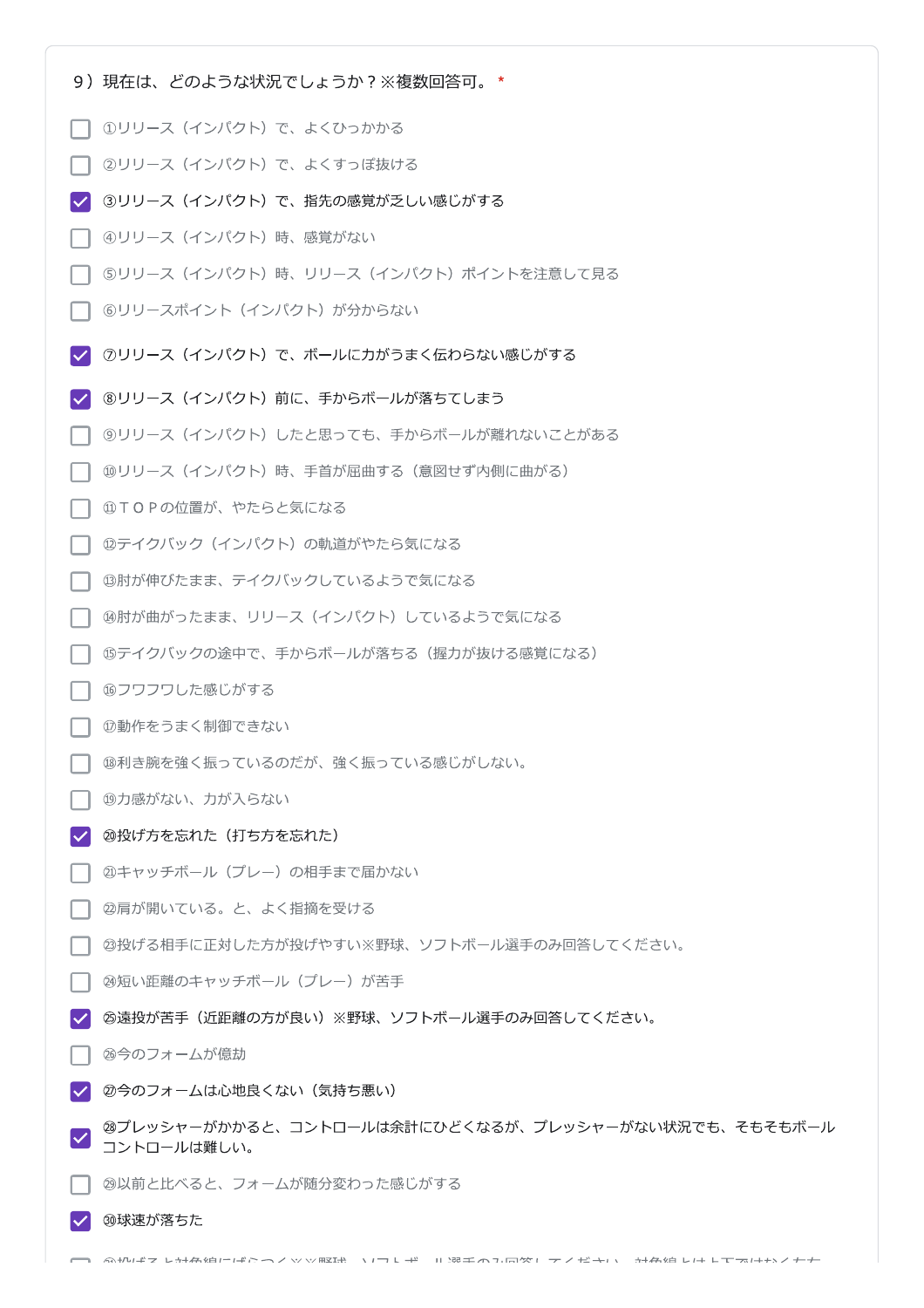|      | - 切技げると刈用旅にはりフく※※野球、ソフト小ール選于のみ凹合してくにさい。刈用旅とは上下ではなく左石、 |
|------|-------------------------------------------------------|
| 斜めの意 |                                                       |
|      |                                                       |

ヿ @不随意運動(意に反する動き)がある(例:リリース直前に、振っている手が頭に当たる等)

□ 33その他

10) 上記9) で、「3その他」を選択した方にお聞きします。どのような症状ですか?※「その他」を選 択していない方は記入不要です。

11) 悩み始めた時期から、現在までどの位の時間が経過していますか?

- 約1週間
- 約2、3週間
- **◎** 約1ケ月
- 約3ケ月
- 約半年
- 約1年
- 約1年半
- 約2年
- 約3年
- 約3年以上、5年未満
- ◯ 約5年以上、10年未満
- 1 約10年以上、20年未満
- その他